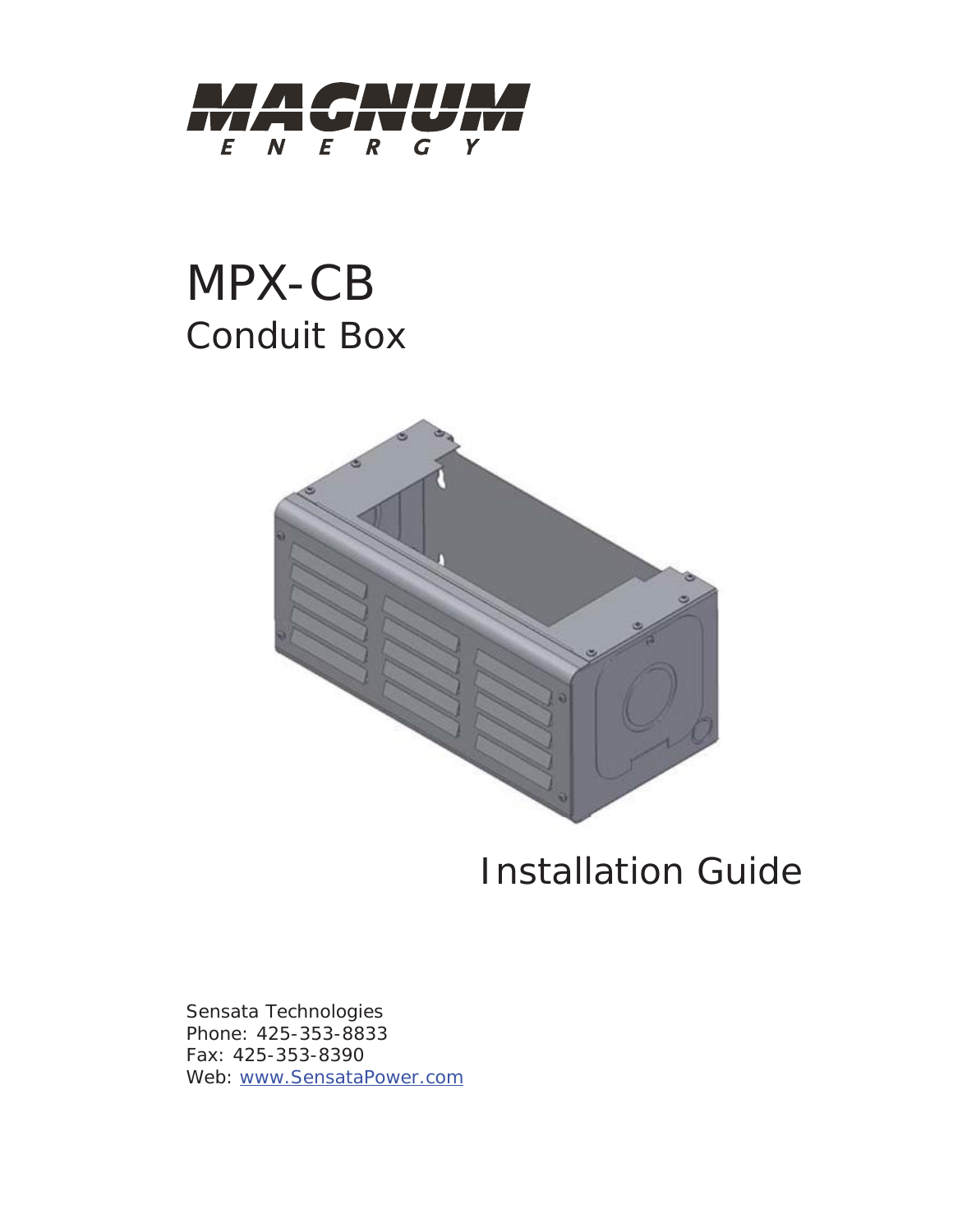#### **Introduction**

#### **Introduction**

The MPX-CB conduit box fits on the bottom of the larger Magnum Energy inverters (i.e., ME, MS, RD, etc.,), and provides knockouts to accommodate installations that require the AC/DC wiring to be enclosed/protected by conduit. See Figure 1 for MPX dimensions and knockout locations/sizes.



*Figure 1, MPX-CB Dimensions and Knockout Locations/Sizes*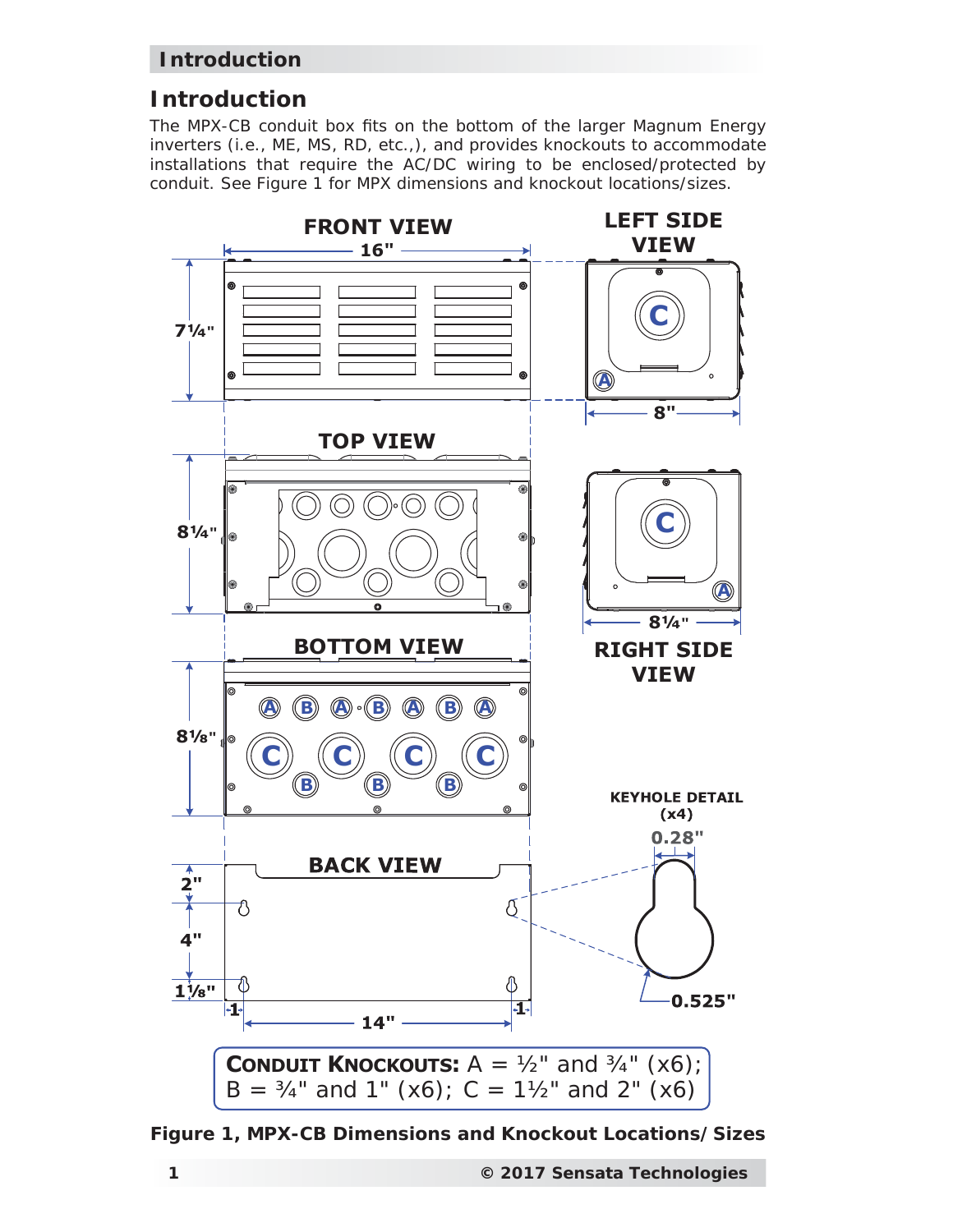#### **Installation**



**WARNING:** The inverter uses power from both AC and DC sources. Before beginning the installation, ensure all AC power (utility/ generator) and any negative and positive battery cables are safely disconnected from the inverter.

Refer to Figure 2 below for the following steps:

- 1. Determine the AC and DC wiring routes through the MPX conduit box, identify and remove the appropriate knockouts, and then attach the corresponding conduit.
- 2. Remove the four screws (#10-32 Phillips head) and washers to take off the front cover of the MPX conduit box.
- 3. Attach the MPX conduit box to the selected surface using the appropriate mounting hardware. Ensure the surface and hardware can hold the inverter's weight  $(-70 \text{ lbs})$ .



**Info:** Refer to your inverter's owner's manual for quidelines on selecting a proper location and mounting surface. A Magnum Energy backplate (PN: BP-S single plate, BP-D dual plate) is highly recommended as a mounting surface. (These backplates provide a non-combustible surface and have pre-drilled holes that allow for easy mounting of the inverter and the MPX.)

- 4. Once the MPX conduit box is securely mounted, carefully place the inverter on top of the MPX, ensuring the inverter sits flush on the conduit box.
- 5. Secure the inverter to the mounting surface using appropriate hardware.
- 6. Route the AC and DC wiring through the appropriate knockouts/conduits on the MPX, and then connect per the inverter's installation procedure. Ensure all electrical and hardware connections are correct and secure.
- 7. Apply power to the inverter and test for proper operation.
- 8. Replace and secure the front cover of the MPX conduit box.



*Figure 2, MPX-CB with Magnum Inverter Installed*